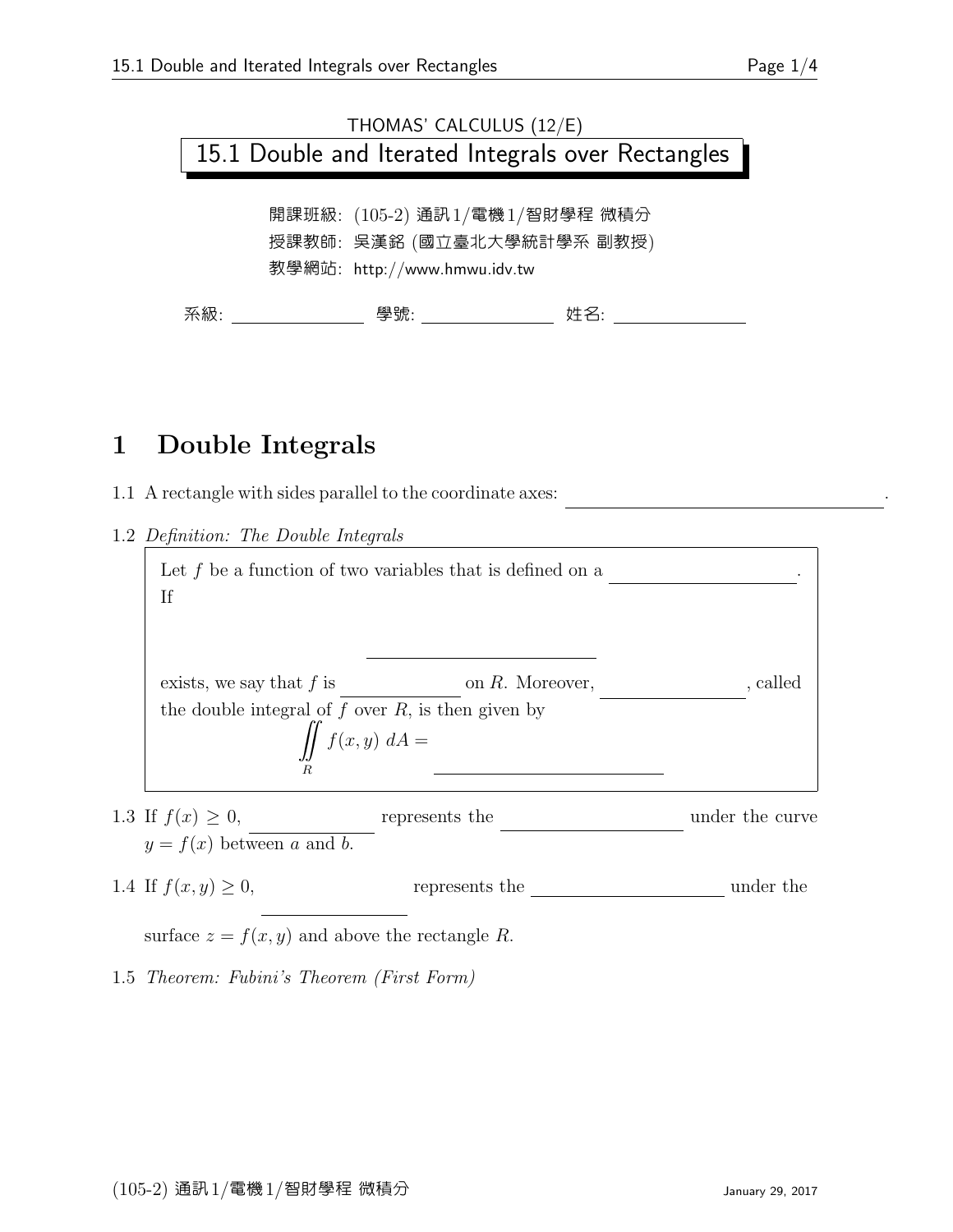

 $z = f(x, y)$  $f(x_k, y_k)$  $\boldsymbol{d}$  $\Delta A_k$  $(x_k, y_k)$ 

**FIGURE 15.2** Approximating solids with rectangular boxes leads us to define the volumes of more general solids as double integrals. The volume of the solid shown here is the double integral of  $f(x, y)$  over the base region *.* 

1.6 If  $f(x, y)$  is on part of R, then  $\iint$ R  $f(x, y)$  dA gives the of the solid between the surface  $z = f(x, y)$  and the rectangle R of the xy−plane. The actual volume of this slid is |f(x, y)| dA .

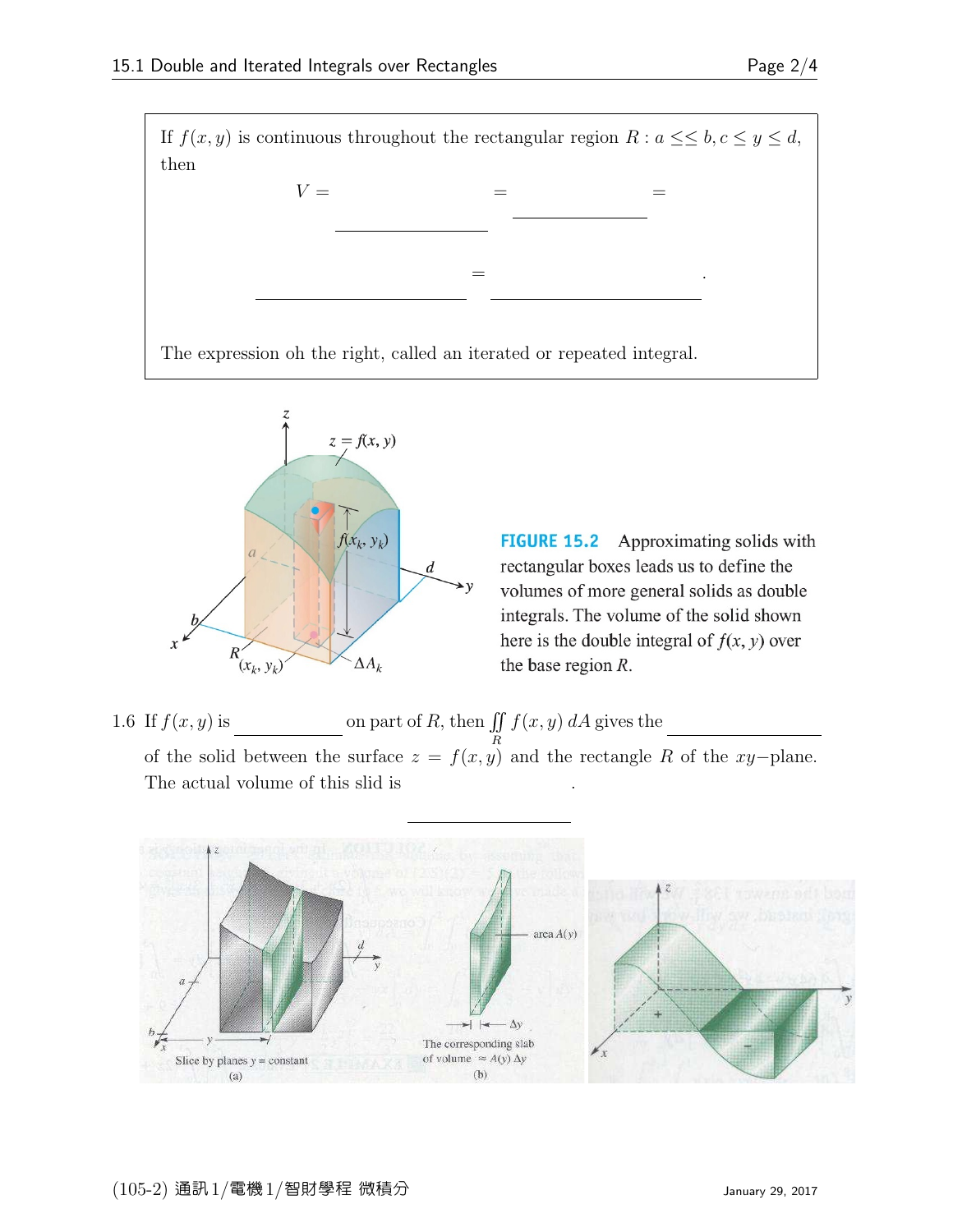Ex. 1 . . . . . . . . . . . . . . . . . . . . . . . . . . . . . . . . . . . . . . . . . . . . . . . . . . . . (example1, p839) Calculate R f(x, y) dA for f(x, y) = 100 − 6x 2 y and R : 0 ≤ x ≤ 2, −1 ≤ y ≤ 1.

sol:

 $\sim$ 



FIGURE 15.6 The double integral  $\iint_R f(x, y) dA$  gives the volume under this surface over the rectangular region  $R$ (Example 1).

 $\oslash$  Ex. 2 Ex. 2 . . . . . . . . . . . . . . . . . . . . . . . . . . . . . . . . . . . . . . . . . . . . . . . . . . . . (example2, p840)

Find the volume of the region bounded above by the elliptical paraboloid  $z =$  $10 + x^2 + 3y^2$  and below by the rectangle  $R : 0 \le x \le 1, 0 \le y \le 2$ .

sol:



**FIGURE 15.7** The double integral  $\iint_R f(x, y) dA$  gives the volume under this surface over the rectangular region  $R$ (Example 2).